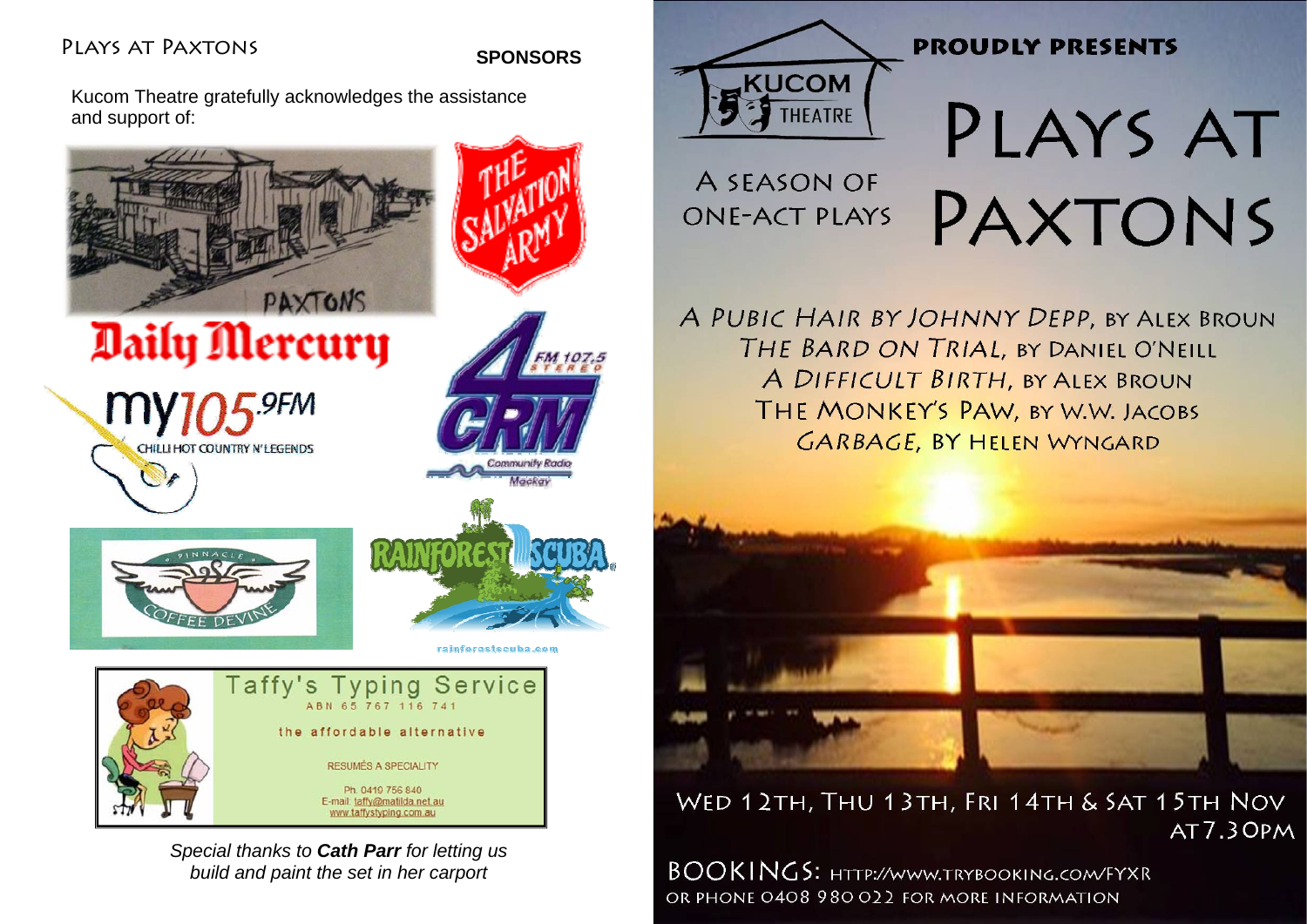# Plays at Paxtons



*Our talented players have pleasure in presenting:* 

# Three very short plays

• *A Pubic Hair by Johnny Depp*, by Alex Broun

• *A Difficult Birth,* by Alex

O'Neill

Broun





*Interval - 15 minutes* 





The Monkey's Paw by W.W. Jacobs

*Interval - 15 minutes* 

*Garbage*  by Helen Wyngard









## WHAT'S NEXT AT KUCOM?

### **The new Kucom Playhouse is coming!**

Follow our progress on the Kucom website *www.kucom.org.au/our\_new\_playhouse*

### **April 2015**

*The One Day of the Year,* by Alan Seymour directed by Jim Kelly in tribute to the 100th anniversary of the ANZAC landings at Gallipoli Season dates: 23, 24 & 25 April 2015 (subject to availability of performing rights)

**July 2015** 

*Caught in the Net,* by Ray Cooney (the sequel to *Run For Your Wife*) directed by Bronwyn Grannall Kucom Theatre's contribution to the Mackay Festival of Arts Season dates 15, 16, 17 & 18 July 2015

BOOKINGS: MECC 4961 9700

And don't forget the Kucom Annual General Meeting in February (date to be advised)

### **KUCOM COMMITTEE 2014**

**Vice President** Peter Rosier **Treasurer** Cath Parr

**President** Joe Clutterbuck **Secretary** Carolyn Thompson **Committee Bronwyn Grannall**  Kelly Gregg Petar Grulovic **Email:** admin@kucom.org.au **Ph:** 0408 980 022 **Website:** www.kucom.org.au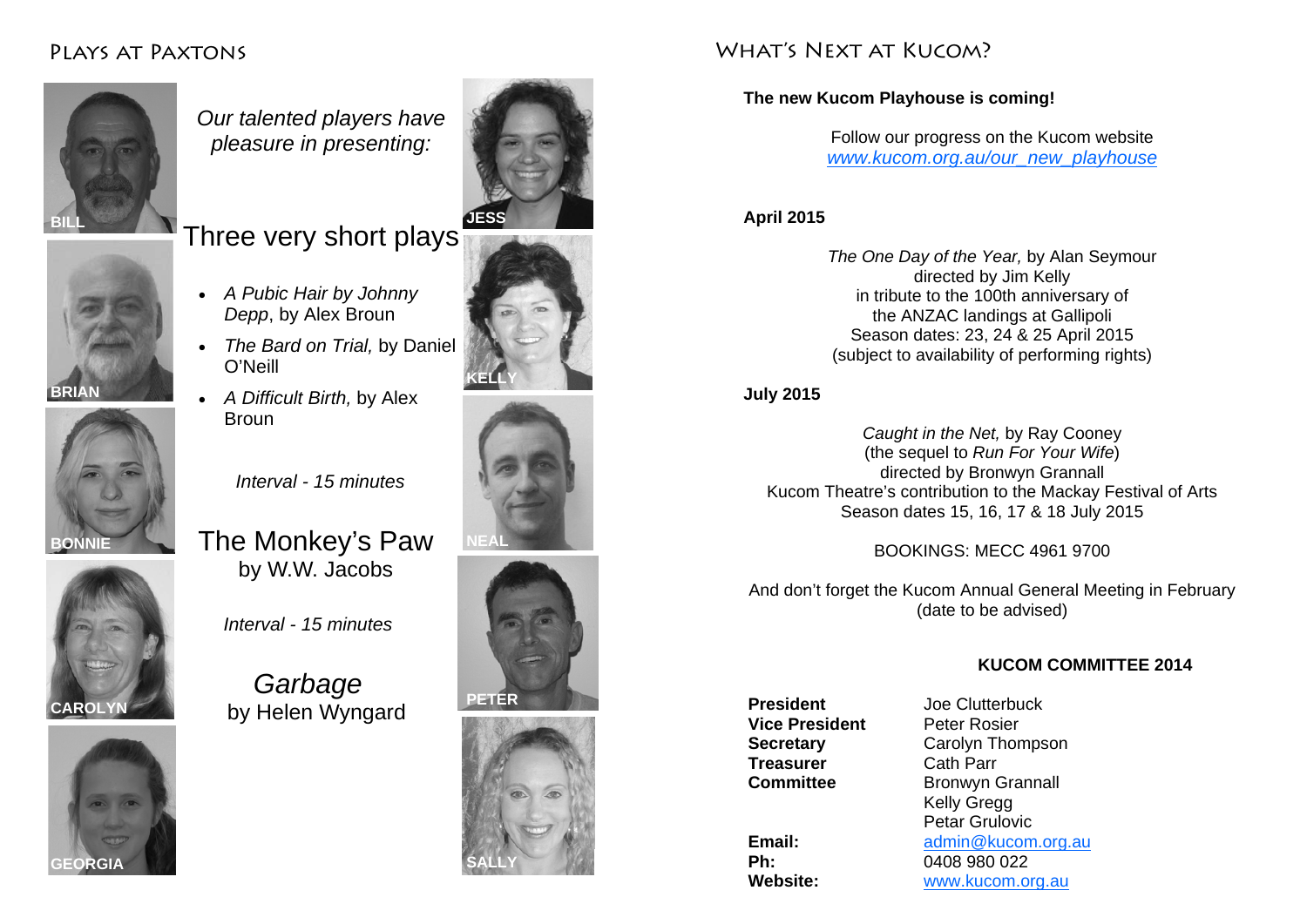### Plays at Paxtons

## *Garbage by Helen Wyngard*

*(produced with the permission of Maverick Musicals and Plays www.mavmuse.com)* 

#### **Cast:**

 **Mags** Jessica Newman **Sniffy** Peter Rosier  **Florrie** Carolyn Thompson

**Director: Jim Kelly** 



### **The playwright:**

**HELEN WYNGARD** is a *nom de plume* of Jo Denver, who also writes under the name of Mary McMahon. She has taught theatre/drama in Queensland high schools, and was Director of Youth Theatre at La Boite Theatre in Brisbane, and Artist-in-Residence in several schools. Under her own name she is the author of *Go Noah*,

*Grunt: A Pig of a Musical*, *Money Talks*, and *Wonder in Aliceland*. As Helen Wyngard, she has written other one-act plays including *Happy Birthday Mum*, *In Black and White*, *In the Blood*, *Into the Mist*, and *Perfect*, and a full-length black comedy, *Irish at Heart*. Among the many plays she has written as Mary McMahon is *Ma Baker's Tonic*, which was featured in a theatre restaurant production last year by Mackay Musical Comedy Players.

#### **... AND THE REST OF THE CREW**

**Stage Manager Jim Kelly Sound and Lighting <b>Connor** Bashford **Special Effects Daniel O'Neill Front of House Coordinator** Cath Parr **Media Liaison** Bronwyn Grannall **Program and Poster**  Taffy's Typing Service

### Plays at Paxtons

# *A Pubic Hair by Johnny Depp by Alex Broun*

#### **Cast:**

| Aaron | Neal O'Leary      |
|-------|-------------------|
| Celia | Jessica Newman    |
| Mimi  | Sally Jane Howard |

# *A Difficult Birth by Alex Broun*

**Cast:** 

| Petyr     | <b>Bill Wall</b>   |
|-----------|--------------------|
| Caroline  | <b>Kelly Gregg</b> |
| Dr Simone | Sally Jane Howard  |

**Director: Luana Royle** 



### **The playwright:**

Sydney-born playwright **ALEX BROUN** has enjoyed considerable success in theatre, TV and film as a writer, actor and director, and has worked extensively as an activist for refugee rights with the Refugee Action Coalition (RAC). One of the world's leading ten-minute playwrights, he has had over 70 ten-minute plays produced in over 600 productions

all over the world including Hungary, Romania, and Chile where a play was used by a local theatre group 'to bring some joy to the community' after devastating earthquakes. Some of his plays were translated into Spanish and sent down to trapped miners in Chile for them to read while they waited to be rescued, and a collection of his short plays has been translated into Persian and published in Iran.